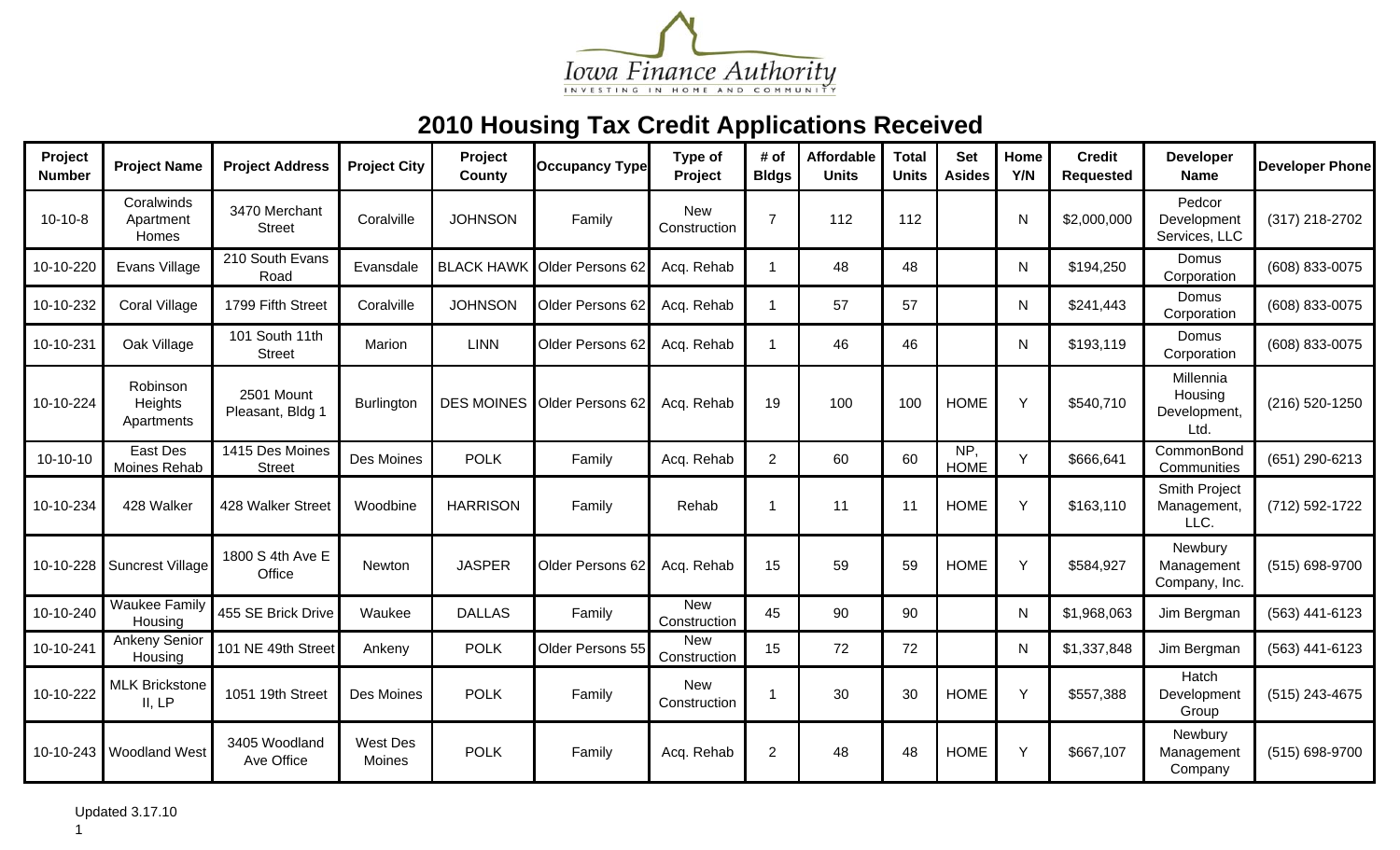

| Project<br><b>Number</b> | <b>Project Name</b>                                  | <b>Project Address</b>                                      | <b>Project City</b>  | Project<br>County | <b>Occupancy Type</b> | Type of<br>Project         | # of<br><b>Bldgs</b> | Affordable<br><b>Units</b> | <b>Total</b><br><b>Units</b> | <b>Set</b><br><b>Asides</b> | Home<br>Y/N | <b>Credit</b><br>Requested | <b>Developer</b><br><b>Name</b>                    | <b>Developer Phone</b> |
|--------------------------|------------------------------------------------------|-------------------------------------------------------------|----------------------|-------------------|-----------------------|----------------------------|----------------------|----------------------------|------------------------------|-----------------------------|-------------|----------------------------|----------------------------------------------------|------------------------|
| 10-10-254                | Cedar Village                                        | 193 Jacolyn Drive<br><b>NW</b>                              | Cedar Rapids         | <b>LINN</b>       | Older Persons 62      | Acq. Rehab                 | $\overline{1}$       | 48                         | 48                           |                             | N           | \$193,185                  | Domus<br>Corporation                               | (608) 833-0075         |
| 10-10-245                | Dubuque Senior<br>Apartments                         | West of intersection<br>of Sylvan and Bies<br><b>Drives</b> | Dubuque              | <b>DUBUQUE</b>    | Older Persons 55      | <b>New</b><br>Construction |                      | 61                         | 61                           |                             | N           | \$1,189,077                | 3 Diamond<br>Development                           | (847) 677-7206         |
| $10-10-12$               | Marshalltown<br>Senior<br><b>Residences</b>          | 201 East Main<br><b>Street</b>                              | Marshalltown         | <b>MARSHALL</b>   | Older Persons 55      | Acq. Rehab                 |                      | 28                         | 28                           | <b>HOME</b>                 | Y           | \$573,651                  | <b>CEAP</b><br>Marshalltown,<br><b>LLC</b>         | (913) 671-3332         |
| 10-10-223                | Fort Dodge<br>Senior<br>Residences                   | 606-612 Central<br>Avenue                                   | Fort Dodge           | <b>WEBSTER</b>    | Older Persons 55      | Acq. Rehab                 | -1                   | 36                         | 36                           | <b>HOME</b>                 | Y           | \$739,126                  | <b>CEAP Fort</b><br>Dodge, LLC                     | (913) 671-3332         |
| $10-10-11$               | South View<br>Senior<br>Apartments II<br><b>LLLP</b> | 1900 SE 6th                                                 | Des Moines           | <b>POLK</b>       | Older Persons 55      | <b>New</b><br>Construction |                      | 40                         | 40                           | <b>HOME</b>                 | Y           | \$689,351                  | Curly Top LLC                                      | (515) 577-0926         |
| 10-10-246                | Meadow Vista<br>Parkside                             | <b>Rutherford Drive</b><br>SW                               | Altoona              | <b>POLK</b>       | Family                | <b>New</b><br>Construction | 59                   | 59                         | 59                           |                             | N           | \$1,363,482                | <b>MV Residential</b><br>Development<br><b>LLC</b> | $(513) 588 - 1000$     |
| 10-10-25                 | The Iowana                                           | 203 W Montgomery<br><b>Street</b>                           | Creston              | <b>UNION</b>      | Older Persons 62      | Rehab                      |                      | 24                         | 24                           |                             | N           | \$407,062                  | MetroPlains, LLC                                   | (651) 523-1240         |
| 10-10-290                | <b>Valley View</b><br>Apartments                     | 125 9th St. A                                               | Columbus<br>Junction | <b>LOUISA</b>     | Family                | Acq. Rehab                 | 3                    | 24                         | 24                           | NP,<br><b>HOME</b>          | Y           | \$399,376                  | Community<br>Housing<br>Initiatives, Inc.          | (712) 262-5640         |
| 10-10-286                | FB Harlan                                            | 911 Dye Street                                              | Harlan               | <b>SHELBY</b>     | Family                | <b>New</b><br>Construction | 21                   | 24                         | 27                           |                             | N.          | \$336,822                  | FB Harlan, LP                                      | (515) 270-6634         |
| $10 - 10 - 6$            | Christ the King<br>Senior Housing                    | 5601 SW 9th Street                                          | Des Moines           | <b>POLK</b>       | Older Persons 55      | <b>New</b><br>Construction |                      | 28                         | 28                           | <b>HOME</b>                 | Y           | \$528,814                  | CTK Housing,<br><b>LLC</b>                         | (515) 285-2888         |
| 10-10-236                | <b>Meadow Vista</b><br>Senior Villas                 | <b>TBD</b>                                                  | Altoona              | <b>POLK</b>       | Older Persons 55      | <b>New</b><br>Construction | 9                    | 50                         | 50                           |                             | N           | \$1,041,520                | <b>MV Residential</b><br>Development<br><b>LLC</b> | (513) 588-1257         |

Updated 3.17.10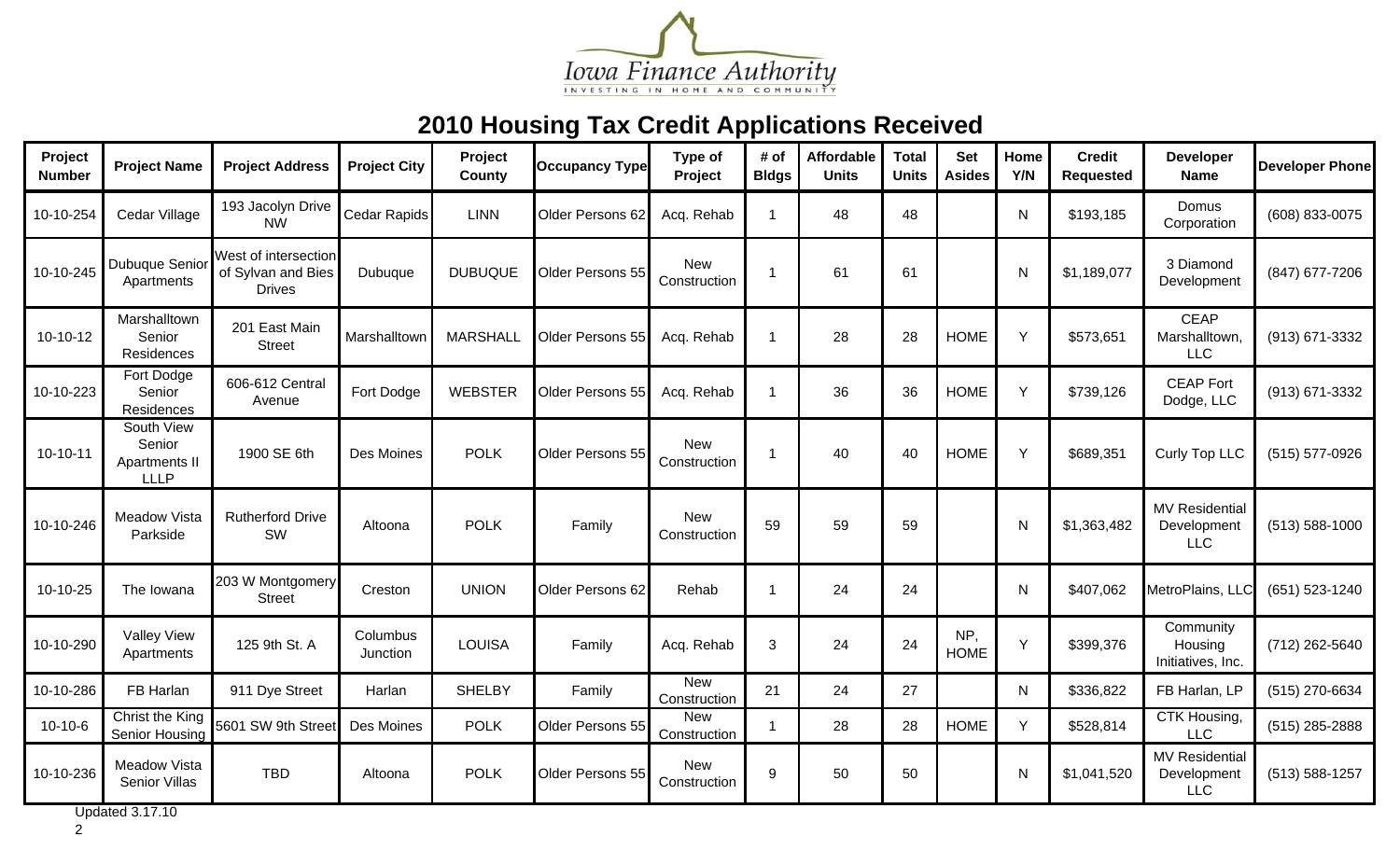

| Project<br><b>Number</b> | <b>Project Name</b>                                 | <b>Project Address</b>              | <b>Project City</b> | Project<br>County | <b>Occupancy Type</b> | Type of<br>Project         | # of<br><b>Bldgs</b> | Affordable<br><b>Units</b> | <b>Total</b><br><b>Units</b> | <b>Set</b><br><b>Asides</b> | Home<br>Y/N  | <b>Credit</b><br><b>Requested</b> | Developer<br><b>Name</b>                | <b>Developer Phone</b> |
|--------------------------|-----------------------------------------------------|-------------------------------------|---------------------|-------------------|-----------------------|----------------------------|----------------------|----------------------------|------------------------------|-----------------------------|--------------|-----------------------------------|-----------------------------------------|------------------------|
| 10-10-238                | Cedarbrooke<br>Place<br>Apartments                  | 2503 Cedar Street                   | Norwalk             | <b>WARREN</b>     | Family                | <b>New</b><br>Construction | 2                    | 60                         | 60                           |                             | $\mathsf{N}$ | \$937,684                         | <b>Hubbell Realty</b><br>Company        | (515) 243-3228         |
| $10-10-7$                | Cottages at<br>Johnston<br>Commons                  | 5808-5900<br>Northglenn Drive       | Johnston            | <b>POLK</b>       | Older Persons 55      | <b>New</b><br>Construction | 9                    | 31                         | 31                           |                             | N            | \$588,988                         | <b>Hubbell Realty</b><br>Company        | (515) 243-3228         |
| 10-10-247                | <b>Riverpoint Lofts</b>                             | 309 SW 8th Street                   | Des Moines          | <b>POLK</b>       | Family                | Acq. Rehab                 |                      | 91                         | 91                           |                             | N            | \$1,458,617                       | <b>Hubbell Realty</b><br>Company        | (515) 243-3228         |
| 10-10-252                | Sherwood<br>Forest<br>Apartments                    | 840 1st Avenue                      | Clinton             | <b>CLINTON</b>    | Family                | <b>New</b><br>Construction | $\overline{4}$       | 84                         | 84                           |                             | N            | \$921,673                         | National<br>Development<br>Company      | (217) 222-1707         |
| 10-10-22                 | Fort Des Moines<br>Senior Housing                   | 500 Block of Army<br>Post Road      | Des Moines          | <b>POLK</b>       | Older Persons 55      | <b>New</b><br>Construction |                      | 60                         | 60                           | <b>HOME</b>                 | Y            | \$1,045,908                       | Akers Holding,<br><b>LLC</b>            | (515) 210-9519         |
| 10-10-251                | Greenhill<br>Apartments                             | 4600 Oster<br>Parkway               | <b>Cedar Falls</b>  | <b>BLACK HAWK</b> | Family                | <b>New</b><br>Construction | $\overline{7}$       | 84                         | 84                           |                             | N            | \$992,251                         | <b>TFG</b><br>Development<br>AH, LLC    | (330) 556-5457         |
| 10-10-21                 | <b>Olive Street</b><br><b>Brickstone</b><br>Housing | Block of 18th and<br>Olive Avenue   | Des Moines          | <b>POLK</b>       | Family                | <b>New</b><br>Construction |                      | 21                         | 21                           | <b>HOME</b>                 | Y            | \$336,337                         | <b>Olive Street</b><br>Brickstones, LLC | (515) 986-5500         |
| 10-10-242                | Ames Senior<br>Housing                              | 1417 S. Grand<br>Avenue- Building 1 | Ames                | <b>STORY</b>      | Older Persons 55      | <b>New</b><br>Construction | $\overline{7}$       | 72                         | 72                           |                             | N            | \$1,340,463                       | Jim Bergman                             | (563) 441-6123         |
| 10-10-250                | Altoona<br>Commons                                  | 5th Avenue NW                       | Altoona             | <b>POLK</b>       | Family                | <b>New</b><br>Construction | $\overline{7}$       | 84                         | 84                           |                             | N            | \$1,007,024                       | <b>TFG</b><br>Development<br>AH, LLC    | (330) 556-5457         |
| 10-10-256                | Prairie Village of<br>Adel                          | 600 S 12th St                       | Adel                | <b>DALLAS</b>     | Older Persons 62      | Acq. Rehab                 | 6                    | 23                         | 23                           | <b>HOME</b>                 | Y            | \$114,367                         | Midwest<br>Development<br>Opportunities | (913) 492-7800         |
| 10-10-261                | Greenway of<br>Burlington                           | 2312 Valley Street                  | Burlington          | <b>DES MOINES</b> | Family                | Acq. Rehab                 | 33                   | 134                        | 134                          | NP,<br><b>HOME</b>          | Y            | \$1,580,277                       | Newbury<br>Management<br>Company        | (515) 698-9700         |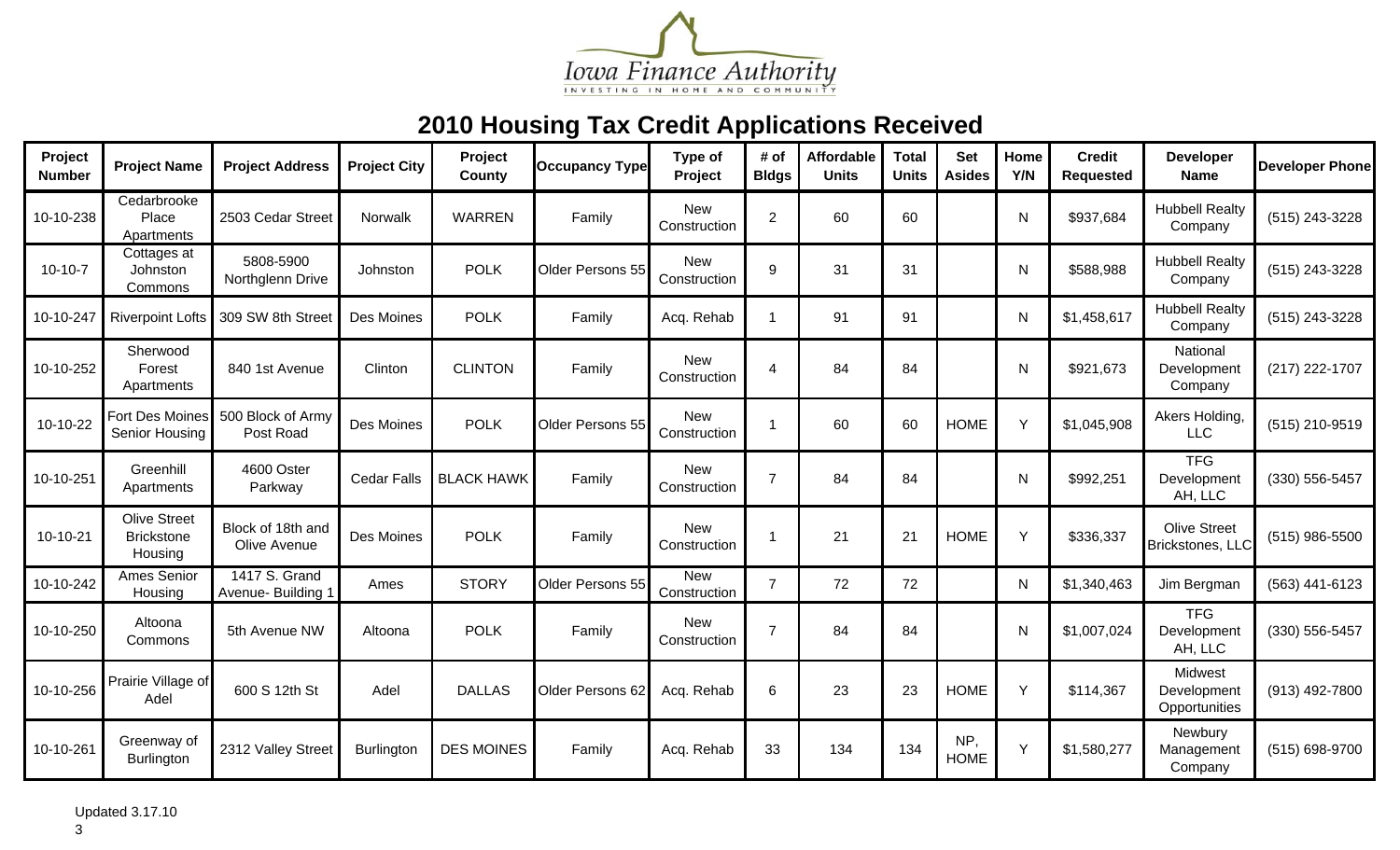

| Project<br><b>Number</b> | <b>Project Name</b>                                                   | <b>Project Address</b>    | <b>Project City</b> | Project<br>County | <b>Occupancy Type</b> | Type of<br>Project | # of<br><b>Bldgs</b>     | <b>Affordable</b><br><b>Units</b> | <b>Total</b><br><b>Units</b> | <b>Set</b><br><b>Asides</b> | Home<br>Y/N  | <b>Credit</b><br><b>Requested</b> | Developer<br><b>Name</b>                                             | <b>Developer Phone</b> |
|--------------------------|-----------------------------------------------------------------------|---------------------------|---------------------|-------------------|-----------------------|--------------------|--------------------------|-----------------------------------|------------------------------|-----------------------------|--------------|-----------------------------------|----------------------------------------------------------------------|------------------------|
| $10-10-18$               | Fenway Manor                                                          | 1640 E. Hull Street       | Des Moines          | <b>POLK</b>       | Family                | Acq. Rehab         | 5                        | 120                               | 120                          |                             | N            | \$911,167                         | Des Moines<br><b>Leased Housing</b><br>Development IX,<br><b>LLC</b> | (763) 354-5500         |
| 10-10-20                 | Lancaster Place                                                       | 2201 E. Park<br>Avenue    | Des Moines          | <b>POLK</b>       | Family                | Acq. Rehab         | 3                        | 72                                | 72                           | <b>NP</b>                   | $\mathsf{N}$ | \$560,188                         | Des Moines<br>Developer VII,<br><b>LLC</b>                           | (763) 354-5634         |
| 10-10-19                 | Southridge                                                            | 1264 Cummins<br>Road      | Des Moines          | <b>POLK</b>       | Family                | Acq. Rehab         | $\mathbf{2}$             | 60                                | 60                           | <b>NP</b>                   | N            | \$483,769                         | Des Moines<br>Developer VIII<br><b>LLC</b>                           | (763) 354-5500         |
| 10-10-13                 | <b>Sargent Park</b>                                                   | 3604 E. Douglas<br>Avenue | Des Moines          | <b>POLK</b>       | Family                | Acq. Rehab         | $\overline{\mathcal{A}}$ | 96                                | 96                           | <b>NP</b>                   | N            | \$732,206                         | Des Moines<br><b>Leased Housing</b><br>Development X<br><b>LLC</b>   | (763) 354-5500         |
| 10-10-255                | Marion Manor I                                                        | 224 Marion Dr             | Iowa Falls          | <b>HARDIN</b>     | Older Persons 62      | Rehab              | 6                        | 24                                | 24                           |                             | N            | \$95,405                          | David Hill                                                           | (515) 480-3644         |
| 10-10-24                 | <b>Russell Lamson</b>                                                 | 209 W 5th Street          | Waterloo            | <b>BLACK HAWK</b> | Family                | Acq. Rehab         | -1                       | 90                                | 90                           |                             | N            | \$1,119,347                       | Sherman<br>Associates<br>Development<br><b>LLC</b>                   | (612) 332-3000         |
| 10-10-259                | Marion Manor I                                                        | 1228 N Fremont            | <b>Iowa Falls</b>   | <b>HARDIN</b>     | Family                | Rehab              | 2                        | 16                                | 16                           |                             | N            | \$79,218                          | David Hill                                                           | $(515)$ 480-3644       |
| 10-10-257                | <b>Afton Park</b><br>Apartments,<br><b>Creston Park</b><br>Apartments | 910 N Clayton             | Afton               | <b>UNION</b>      | Family                | Acq. Rehab         | 6                        | 38                                | 40                           |                             | N            | \$232,001                         | National<br>Affordable<br>Housing<br>Foundation                      | (515) 225-3500         |
| 10-10-258                | Regency Villa                                                         | 741 Granada Rd            | Carroll             | <b>CARROLL</b>    | Older Persons 62      | Acq. Rehab         | 5                        | 20                                | 20                           | NP,<br><b>HOME</b>          | Y            | \$82,352                          | National<br>Affordable<br>Housing<br>Foundation                      | (515) 225-3500         |
| 10-10-267                | Mount Pleasant<br><b>Park Apartments</b><br>opdated 3.17.10           | 1202 N Palm Ave           | Mount<br>Pleasant   | <b>HENRY</b>      | Family                | Acq. Rehab         | 4                        | 24                                | 24                           | <b>NP</b>                   | N            | \$141,048                         | National<br>Affordable<br>Housing<br>Foundation                      | (515) 225-3500         |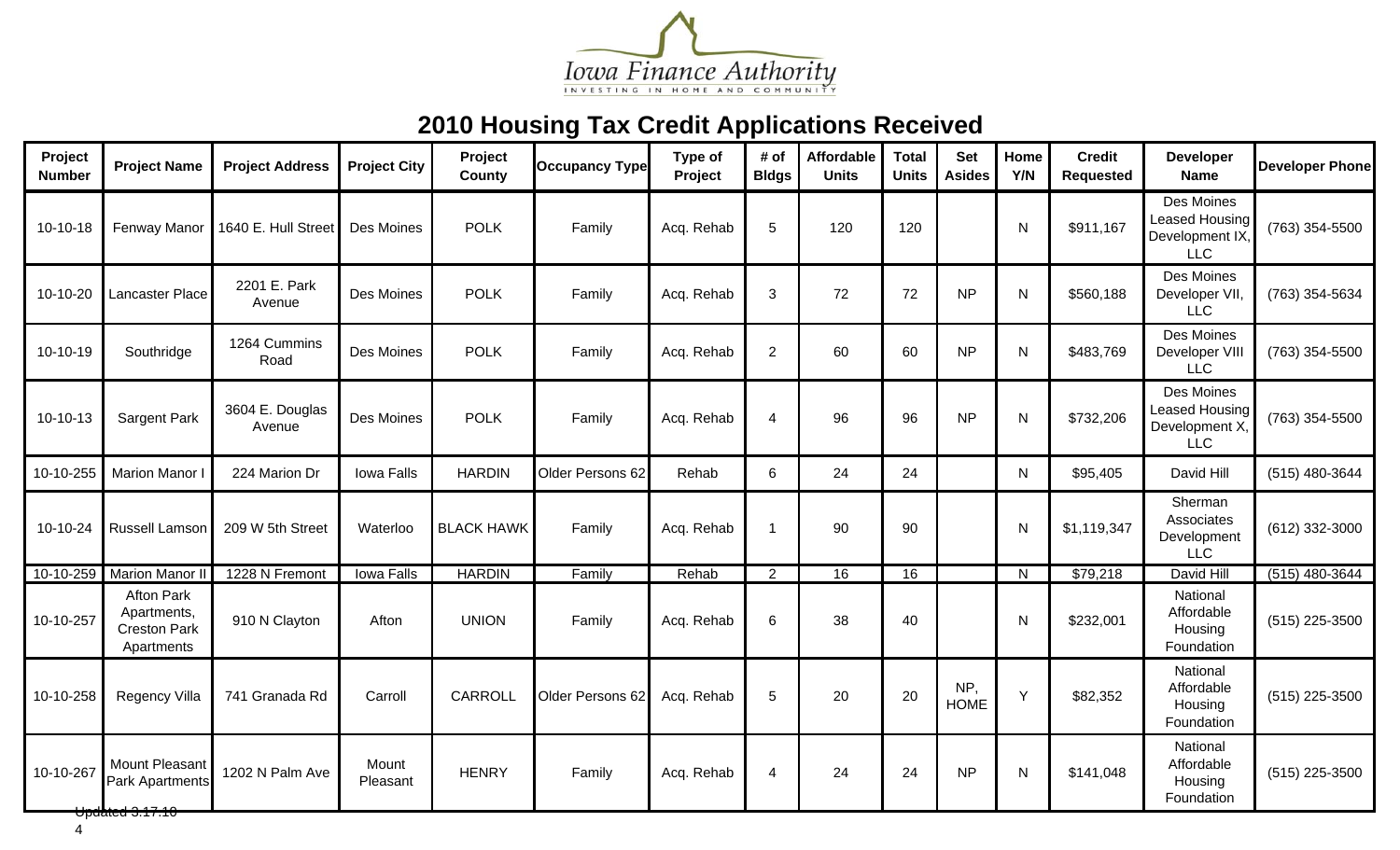

| Project<br><b>Number</b> | <b>Project Name</b>                                                   | <b>Project Address</b>                        | <b>Project City</b> | Project<br><b>County</b> | <b>Occupancy Type</b> | Type of<br>Project | # of<br><b>Bldgs</b> | <b>Affordable</b><br><b>Units</b> | <b>Total</b><br><b>Units</b> | <b>Set</b><br><b>Asides</b> | Home<br>Y/N  | <b>Credit</b><br><b>Requested</b> | <b>Developer</b><br><b>Name</b>                 | <b>Developer Phone</b> |
|--------------------------|-----------------------------------------------------------------------|-----------------------------------------------|---------------------|--------------------------|-----------------------|--------------------|----------------------|-----------------------------------|------------------------------|-----------------------------|--------------|-----------------------------------|-------------------------------------------------|------------------------|
| 10-10-266                | Apartments                                                            | Mitchellville Park 401 Center Avenue<br>South | Mitchellville       | <b>POLK</b>              | Family                | Acq. Rehab         | 4                    | 24                                | 24                           | <b>NP</b>                   | N            | \$140,629                         | National<br>Affordable<br>Housing<br>Foundation | (515) 225-3500         |
| 10-10-262                | Fairfield Park I &<br>II Apartments                                   | 904 W. Harrison St.                           | Fairfield           | <b>JEFFERSON</b>         | Family                | Acq. Rehab         | $\overline{4}$       | 45                                | 48                           | <b>NP</b>                   | N            | \$163,097                         | National<br>Affordable<br>Housing<br>Foundation | (515) 225-3500         |
| 10-10-226                | <b>Grimes Park II</b><br>Apartments,<br>Norwalk Park II<br>Apartments | 155 S. Maplewood                              | Grimes              | <b>POLK</b>              | Family                | Acq. Rehab         | 6                    | 40                                | 40                           | <b>NP</b>                   | N            | \$231,368                         | National<br>Affordable<br>Housing<br>Foundation | (515) 225-3500         |
| 10-10-271                | <b>Village Park</b><br>(Indian Head)<br>Apartments                    | 1015 S. Prospect<br>Dr.                       | Toledo              | <b>TAMA</b>              | Family                | Acq. Rehab         | $\boldsymbol{4}$     | 24                                | 24                           | <b>NP</b>                   | N            | \$157,826                         | National<br>Affordable<br>Housing<br>Foundation | (515) 225-3500         |
| 10-10-269                | Good Life<br>Retirement<br>Center                                     | 1313 Wright Rd                                | Norwalk             | <b>WARREN</b>            | Older Persons 62      | Acq. Rehab         | 14                   | 56                                | 56                           | <b>HOME</b>                 | Y            | \$200,228                         | Midwest<br>Development<br>Opportunities         | (913) 492-7800         |
| 10-10-272                | <b>Clearview Manor</b><br>Apartments                                  | 1515 Wall St                                  | <b>Webster City</b> | <b>HAMILTON</b>          | Family                | Rehab              | 3                    | 24                                | 24                           |                             | $\mathsf{N}$ | \$118,396                         | David Hill                                      | (515) 480-3644         |
| 10-10-273                | <b>Viking Village</b><br>Apartments                                   | 910 Fairview                                  | <b>Story City</b>   | <b>STORY</b>             | Family                | Rehab              | 2                    | 24                                | 24                           |                             | $\mathsf{N}$ | \$126,673                         | David Hill                                      | (515) 480-3644         |
| 10-10-265                | Manchester<br>Park I & III<br>Apartments                              | 1505 N Franklin                               | Manchester          | <b>DELAWARE</b>          | Family                | Acq. Rehab         | $\overline{7}$       | 26                                | 28                           | <b>NP</b>                   | N            | \$177,788                         | National<br>Affordable<br>Housing<br>Foundation | (515) 225-3500         |
| 10-10-268                | Nevada Elderly<br>Apartments                                          | 833 S 13th St.                                | Nevada              | <b>STORY</b>             | Older Persons 62      | Acq. Rehab         | 6                    | 24                                | 24                           | <b>HOME</b>                 | Y            | \$119,303                         | Midwest<br>Development<br>Opportunities         | (913) 492-7800         |